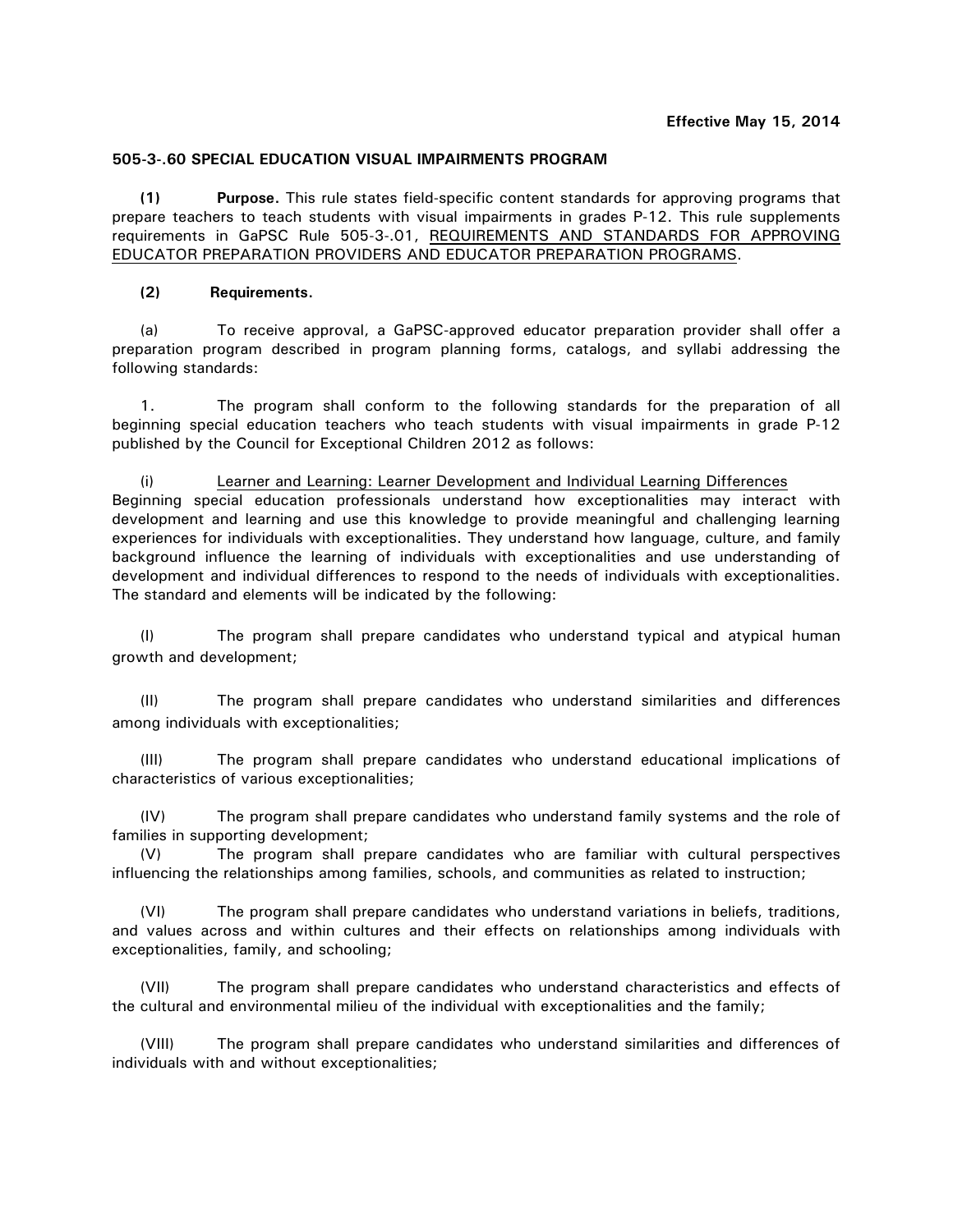(IX) The program shall prepare candidates who understand effects of various medications on individuals with exceptionalities;

(X) The program shall prepare candidates who understand the effects an exceptional condition(s) can have on an individual's life;

(XI) The program shall prepare candidates who understand the impact of individuals with exceptionalities' academic and social abilities, attitudes, interests, and values on instruction and career development;

(XII) The program shall prepare candidates who can demonstrate differing ways of learning of individuals with exceptionalities, including those from culturally diverse backgrounds, and strategies for addressing these differences;

(XIII) The program shall prepare candidates who can demonstrate the effects of cultural and linguistic differences on growth and development;

(XIV) The program shall prepare candidates who understand the characteristics of one's own culture and use of language and the ways in which these can differ from other cultures and uses of languages;

(XV) The program shall prepare candidates who understand ways of behaving and communicating among cultures that can lead to misinterpretation and misunderstanding;

(XVI) The program shall prepare candidates who understand the development of the human visual system;

(XVII) The program shall prepare candidates who understand the development of secondary senses when vision is impaired;

(XVIII) The program shall prepare candidates who understand the effects of visual impairment on development;

(XIX) The program shall prepare candidates who understand the impact of visual impairment on learning and experience;

(XX) The program shall prepare candidates who understand the psychosocial aspects of visual impairment and cultural identity;

(XXI) The program shall prepare candidates who understand the effects of visual impairment on receptive and expressive literacy and communication;

(XXII) The program shall prepare candidates who select and develop teaching strategies addressing age, visual impairment and visual prognosis;

(XXIII) The program shall prepare candidates who use strategies to address the effects of visual impairment on the family and the reciprocal impact on the individual's self-esteem; and

(XXIV) The program shall prepare candidates who select, adapt and use instructional strategies to address the impact of additional exceptionalities.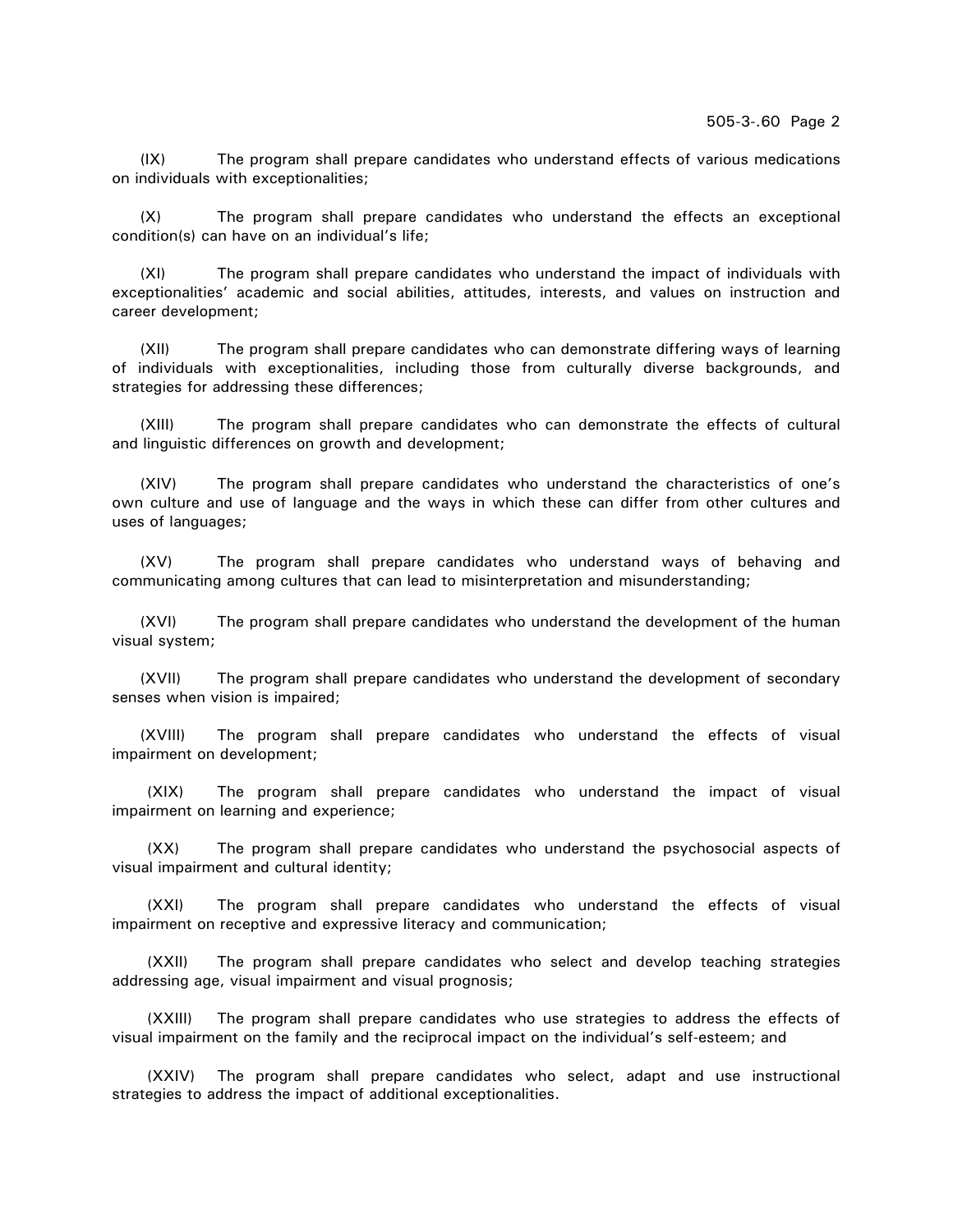#### (ii) Learning Environments

Beginning special education professionals create safe, inclusive, culturally responsive learning environments so that individuals with exceptionalities become active and effective learners and develop emotional well-being, positive social interactions, and self-determination. They collaborate with general educators and other colleagues to create safe, inclusive, culturally responsive learning environments to engage individuals with exceptionalities in meaningful learning activities and social interactions. Beginning special education professionals use motivational and instructional interventions to teach individuals with exceptionalities how to adapt to different environments. They know how to intervene safely and appropriately with individuals with exceptionalities in crisis. The standard and elements will be indicated by the following:

(I) The program shall prepare candidates who understand the demands of learning environments;

(II) The program shall prepare candidates who understand basic classroom management theories and strategies for individuals with exceptionalities;

(III) The program shall prepare candidates who understand effective management of teaching and learning;

(IV) The program shall prepare candidates who understand teacher attitudes and behaviors that influence behavior of individuals with exceptionalities;

(V) The program shall prepare candidates who understand social skills needed for educational and other environments;

(VI) The program shall prepare candidates who are aware of strategies for crisis prevention and intervention;

(VII) The program shall prepare candidates who are aware of strategies for preparing individuals to live harmoniously and productively in a culturally diverse world;

(VIII) The program shall prepare candidates who understand ways to create learning environments that allow individuals to retain and appreciate their own and each other's respective language and cultural heritage;

(IX) The program shall prepare candidates who understand ways cultures are negatively stereotyped;

(X) The program shall prepare candidates who understand the strategies used by diverse populations to cope with a legacy of former and continuing racism;

(XI) The program shall prepare candidates who understand classroom organization to accommodate materials, equipment, and technology for vision loss and other disabilities;

(XII) The program shall prepare candidates who understand the importance of role models with visual impairments;

(XIII) The program shall prepare candidates who create a safe, equitable, positive, and supportive learning environment in which diversities are valued;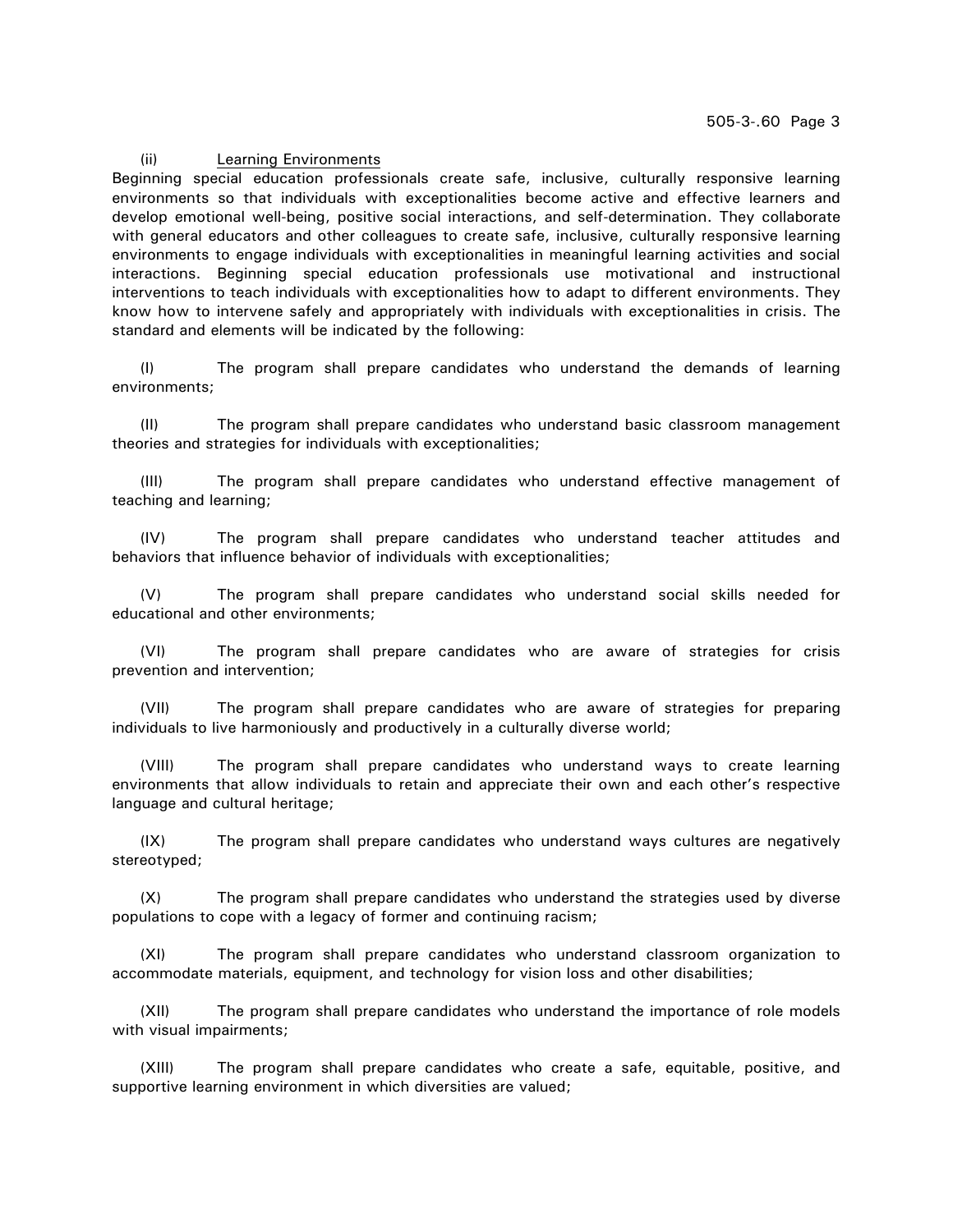(XIV) The program shall prepare candidates who identify realistic expectations for personal and social behavior in various settings;

(XV) The program shall prepare candidates who identify supports needed for integration into various program placements;

(XVI) The program shall prepare candidates who design learning environments that encourage active participation in individual and group activities;

(XVII) The program shall prepare candidates who modify the learning environment to manage behaviors;

(XVIII) The program shall prepare candidates who use performance data and information from all stakeholders to make or suggest modifications in learning environments;

(XIX) The program shall prepare candidates who establish and maintain rapport with individuals with and without exceptionalities;

(XX) The program shall prepare candidates who teach self-advocacy;

(XXI) The program shall prepare candidates who create an environment that encourages self-advocacy and increased independence;

(XXII) The program shall prepare candidates who use effective and varied behavior management strategies;

(XXIII) The program shall prepare candidates who use the least intensive behavior management strategy consistent with the needs of the individual with exceptionalities;

(XXIV) The program shall prepare candidates who design and manage daily routines;

(XXV) The program shall prepare candidates who organize, develop, and sustain learning environments that support positive intra-cultural and intercultural experiences;

(XXVI) The program shall prepare candidates who mediate controversial intercultural issues among individuals with exceptionalities within the learning environment in ways that enhance any culture, group, or person;

(XXVII) The program shall prepare candidates who structure, direct, and support the activities of Para-educators, volunteers, and tutors;

(XXVIII) The program shall prepare candidates who use universal precautions;

(XXIX) The program shall prepare candidates who design multi-sensory learning environments that encourage active participation in group and individual activities; and

(XXX) The program shall prepare candidates who provide access to incidental learning experience.

(iii) Curricular Content Knowledge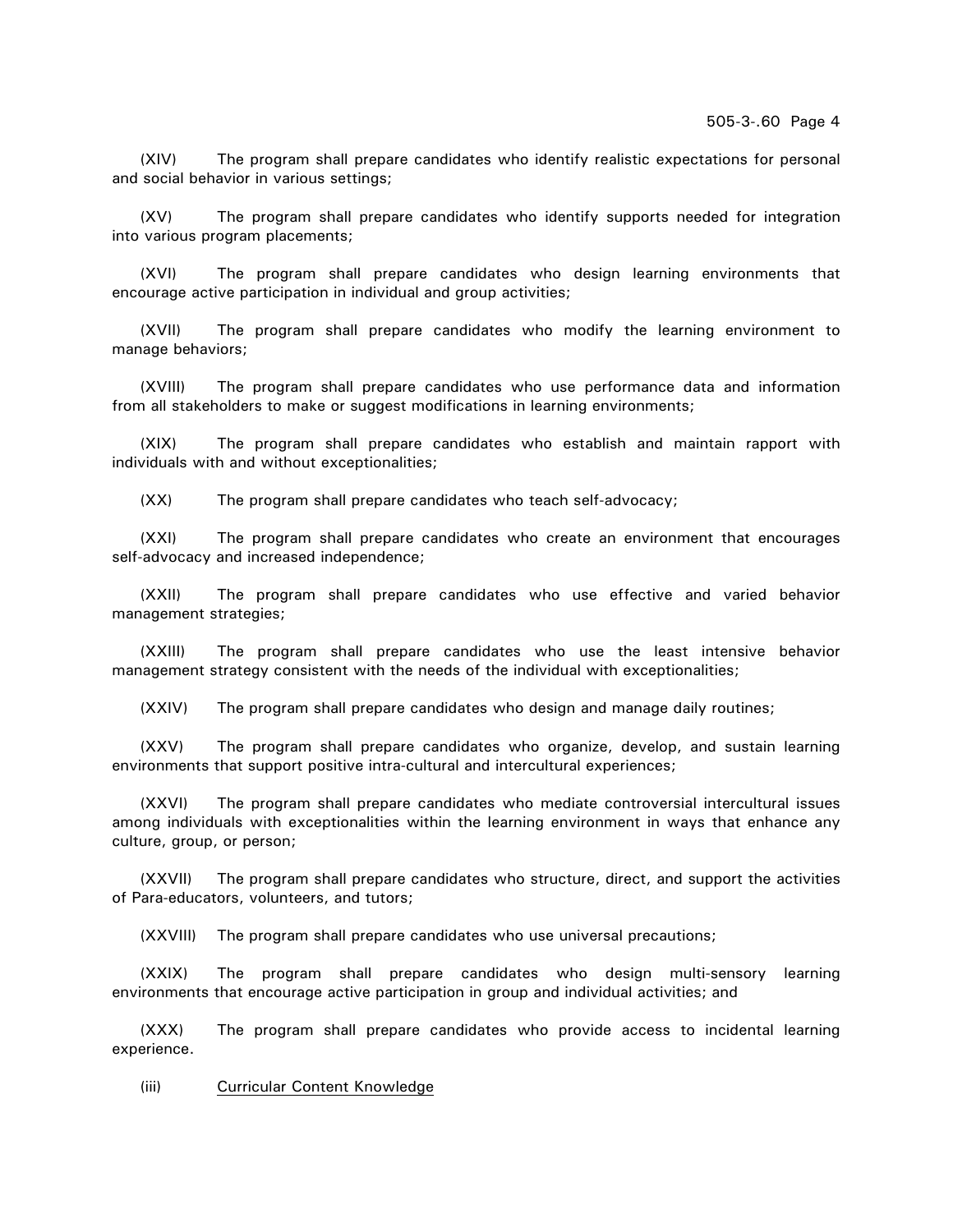505-3-.60 Page 5

Beginning special education professionals use knowledge of general and specialized curricula to individualize learning for individuals with exceptionalities. They understand the central concepts, structures of the discipline and tools of inquiry of the content areas they teach and can organize this knowledge, integrate cross-disciplinary skills and develop meaningful learning progressions for individuals with exceptionalities. Beginning special education professionals understand and use general and specialized content knowledge for teaching across curricular content areas to individualize learning for individuals with exceptionalities and can modify general and specialized curricula to make them accessible to individuals with exceptionalities. The standard and elements will be indicated by the following:

(I) The program shall prepare candidates who understand theories and research that form the basis of curriculum development and instructional practices;

(II) The program shall prepare candidates who understand scope and sequences of general and special curricula;

(III) The program shall prepare candidates who understand national, state or provincial, and local curricula standards;

(IV) The program shall prepare candidates who understand technology for planning and managing the teaching and learning environment;

(V) The program shall prepare candidates who understand the relationship among assessment, development of individualized education program and placement as they affect visionrelated services;

(VI) The program shall prepare candidates who identify and prioritize areas of the general curriculum and accommodations for individuals with exceptionalities;

(VII) The program shall prepare candidates who integrate affective, social, and life skills with academic curricula;

(VIII) The program shall prepare candidates who sequence, implement, and evaluate learning objectives based on the expanded core curriculum for individuals with visual impairments; and

(IX) The program shall prepare candidates who obtain and organize specialized materials to implement instructional goals.

# (iv) Assessment

Beginning special education professionals use multiple methods of assessment and data-sources in making educational decisions. They select and use technically sound formal and informal assessments that minimize bias and use knowledge of measurement principles and practices to interpret assessment results and guide educational decisions for individuals with exceptionalities. Beginning special education professionals in collaboration with colleagues and families use multiple types of assessment information in making decisions about individuals with exceptionalities. They engage individuals with exceptionalities to work toward quality learning and performance and provide feedback to guide them. The standard and elements will be indicated by the following:

(I) The program shall prepare candidates who understand basic terminology used in assessment;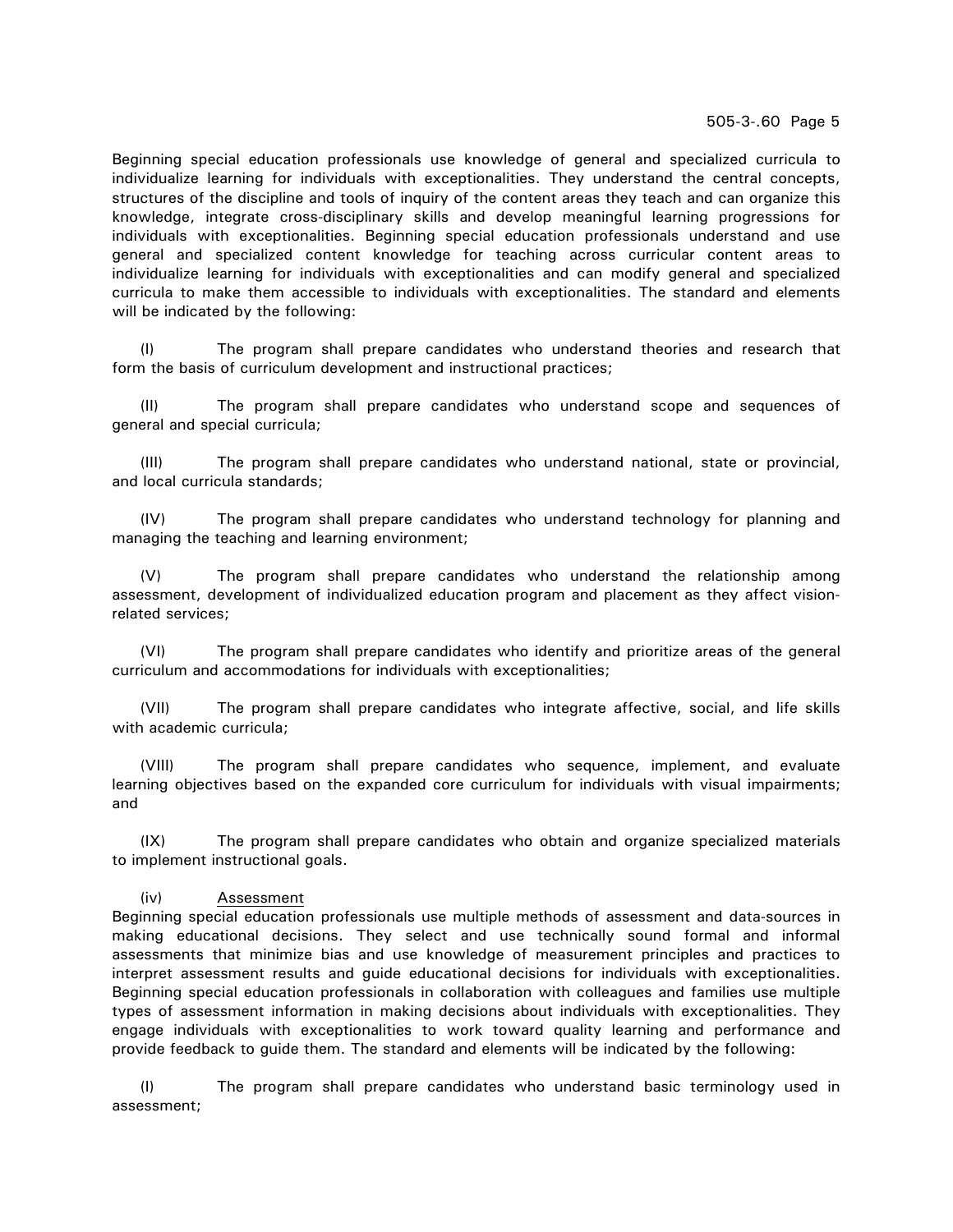(II) The program shall prepare candidates who understand legal provisions and ethical principles regarding assessment of individuals;

(III) The program shall prepare candidates who understand screening, pre-referral, referral, and classification procedures;

(IV) The program shall prepare candidates who understand the use and limitations of assessment instruments;

(V) The program shall prepare candidates who understand national, state or provincial, and local accommodations and modifications;

(VI) The program shall prepare candidates who understand specialized terminology used in the assessment of individuals with visual impairments;

(VII) The program shall prepare candidates who understand alternative assessment techniques for individuals with visual impairments;

(VIII) The program shall prepare candidates who understand basic terminology related to the function of the human visual system;

(IX) The program shall prepare candidates who gather relevant background information;

(X) The program shall prepare candidates who administer nonbiased formal and informal assessments;

(XI) The program shall prepare candidates who use technology to conduct assessments;

(XII) The program shall prepare candidates who develop or modify individualized assessment strategies;

(XIII) The program shall prepare candidates who interpret information from formal and informal assessments;

(XIV) The program shall prepare candidates who use assessment information in making eligibility, program and placement decisions for individuals with exceptionalities, including those from culturally and/or linguistically diverse backgrounds;

(XV) The program shall prepare candidates who report assessment results to all stakeholders using effective communication skills;

(XVI) The program shall prepare candidates who evaluate instruction and monitor progress of individuals with exceptionalities;

(XVII) The program shall prepare candidates who create and maintain records;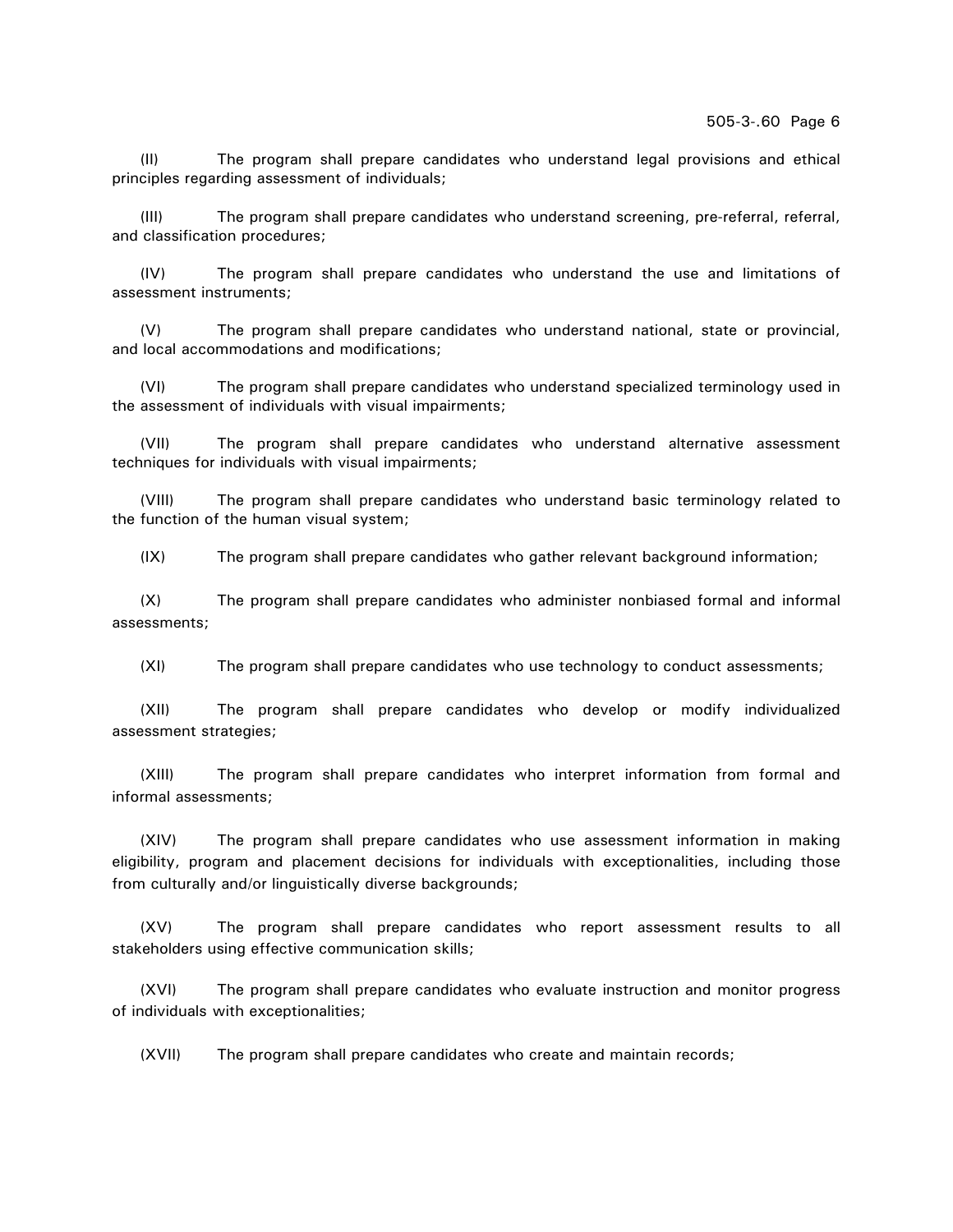(XVIII) The program shall prepare candidates who administer and interpret vision-related assessments;

(XIX) The program shall prepare candidates who use functional evaluations related to the expanded core curriculum;

(XX) The program shall prepare candidates who select, adapt and use assessment information when tests are not validated on individuals with visual impairments;

(XXI) The program shall prepare candidates who participate in the standardization process for local and state assessments; and

(XXII) The program shall prepare candidates who interpret and apply background information and family history related to the individual's visual status.

### (v) Instructional Planning and Strategies

Beginning special education professionals select, adapt, and use a repertoire of evidence-based instructional strategies to advance learning of individuals with exceptionalities. They consider an individual's abilities, interests, learning environments, and cultural and linguistic factors in the selection, development, and adaptation of learning experiences for individuals with exceptionalities. Beginning special education professionals use technologies to support instructional assessment, planning, and delivery for individuals with exceptionalities. They are familiar with augmentative and alternative communication systems and a variety of assistive technologies to support the communication and learning of individuals with exceptionalities. They use strategies to enhance language development and communication skills of individuals with exceptionalities, develop and implement a variety of education and transition plans for individuals with exceptionalities across a wide range of settings and different learning experiences in collaboration with individuals, families and teams, and teach to mastery and promote generalization of learning. They teach crossdisciplinary knowledge and skills such as critical thinking and problem solving to individuals with exceptionalities. The standard and elements will be indicated by the following:

(I) The program shall prepare candidates who are aware of the roles and responsibilities of the Para-educator related to instruction, intervention, and direct service;

(II) The program shall prepare candidates who know and apply evidence-based practices validated for specific characteristics of learners and settings;

(III) The program shall prepare candidates who know augmentative and assistive communication strategies;

(IV) The program shall prepare candidates who understand strategies for teaching new concepts;

(V) The program shall prepare candidates who know strategies for teaching visual efficiency skills and use of print adaptations, optical devices, and non-optical devices;

(VI) The program shall prepare candidates who are aware of strategies for teaching organization and study skills;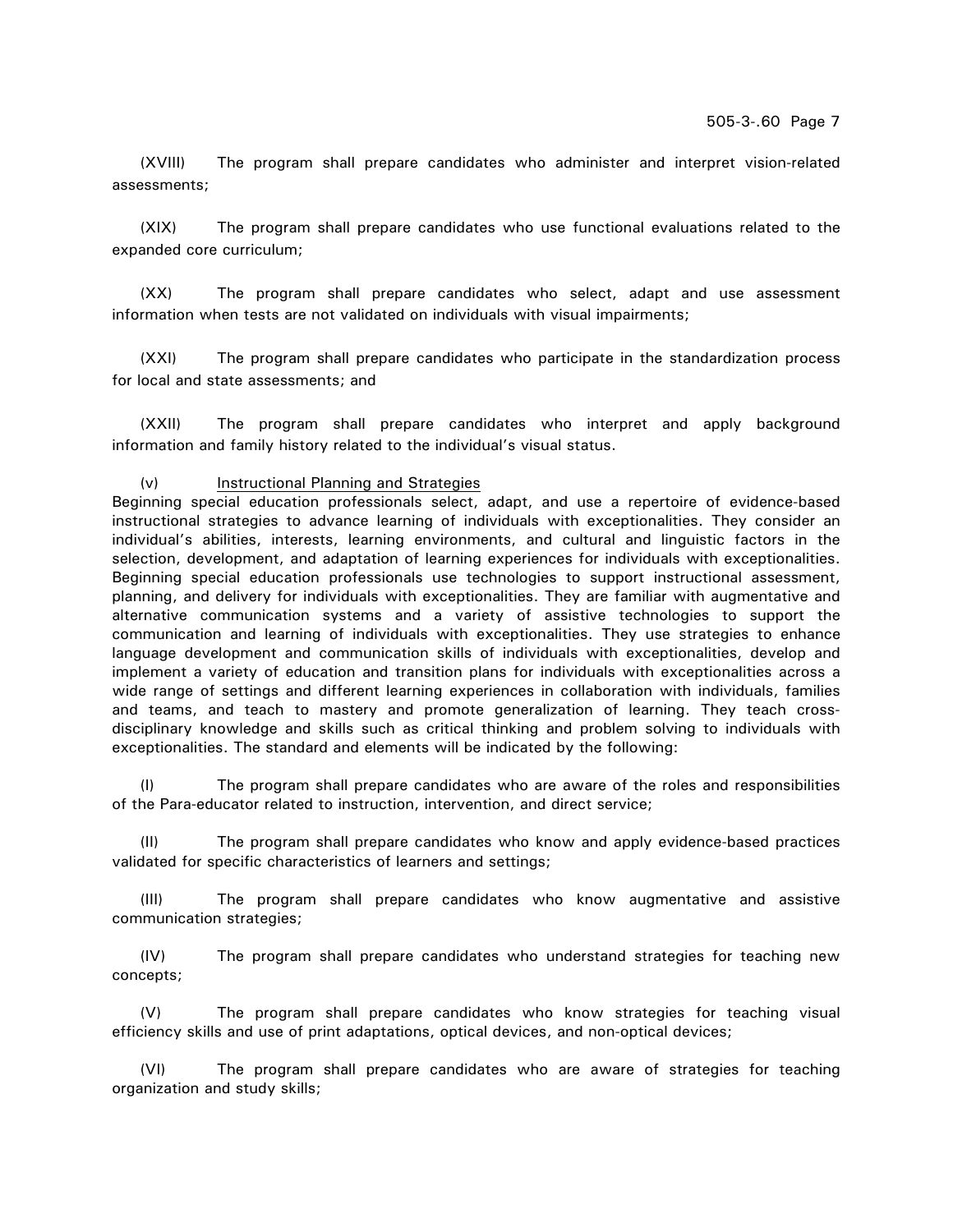(VII) The program shall prepare candidates who demonstrate strategies for teaching tactual perceptual skills;

(VIII) The program shall prepare candidates who demonstrate strategies for teaching adapted physical and recreational skills;

(IX) The program shall prepare candidates who are aware of strategies for teaching social, daily living, and functional life skills;

(X) The program shall prepare candidates who are aware of strategies for teaching career-vocational skills and providing vocational counseling;

(XI) The program shall prepare candidates who understand strategies to prepare individuals with progressive eye conditions to achieve a positive transition to alternative skills;

(XII) The program shall prepare candidates who demonstrate techniques for teaching human sexuality;

(XIII) The program shall prepare candidates who are aware of strategies for responding and understanding the implications of non-verbal communication as a substructure of language;

(XIV) The program shall prepare candidates who demonstrate strategies for teaching listening and compensatory auditory skills;

(XV) The program shall prepare candidates who develop and implement comprehensive, longitudinal individualized programs in collaboration with team members;

(XVI) The program shall prepare candidates who involve the individual and family in setting instructional goals and monitoring progress;

(XVII) The program shall prepare candidates who use functional assessments to develop intervention plans;

(XVIII) The program shall prepare candidates who use task analysis;

(XIX) The program shall prepare candidates who sequence, implement, and evaluate individualized learning objectives;

(XX) The program shall prepare candidates who develop and select instructional content, resources, and strategies that respond to cultural, linguistic, and gender differences;

(XXI) The program shall prepare candidates who incorporate and implement instructional and assistive technology into the educational program;

(XXII) The program shall prepare candidates who prepare lesson plans;

(XXIII) The program shall prepare candidates who prepare and organize materials to implement daily lesson plans;

(XXIV) The program shall prepare candidates who use instructional time effectively;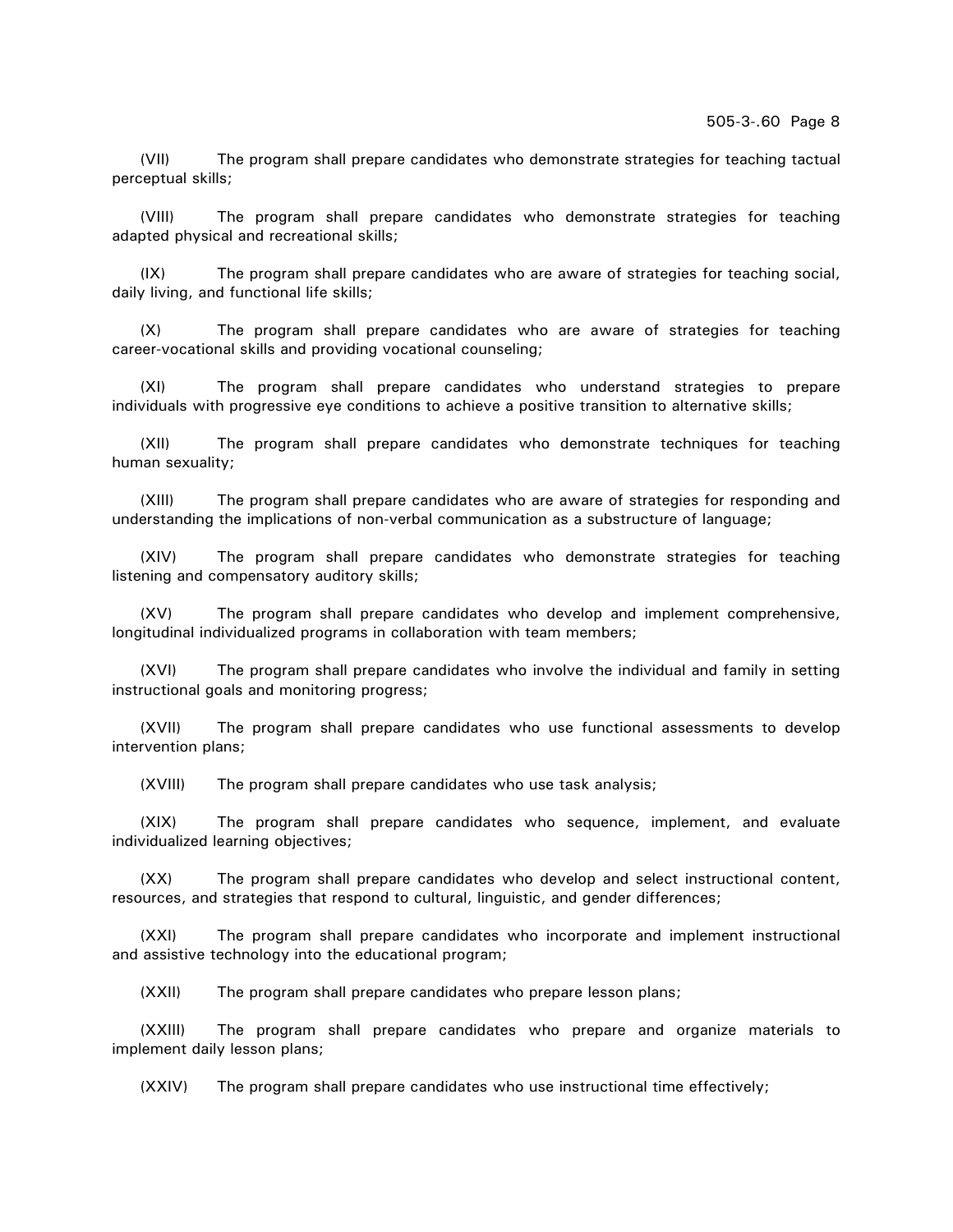(XXV) The program shall prepare candidates who make adjustments to instruction based on continual observations;

(XXVI) The program shall prepare candidates who prepare individuals to exhibit selfenhancing behavior in response to societal attitudes and actions;

(XXVII) The program shall prepare candidates who use strategies to facilitate integration into various settings;

(XXVIII) The program shall prepare candidates who teach individuals to use self-assessment, problem-solving, and other cognitive strategies to meet their needs;

(XXIX) The program shall prepare candidates who select, adapt, and use instructional strategies and materials according to characteristics of the individual with exceptionalities;

(XXX) The program shall prepare candidates who use strategies to facilitate maintenance and generalization of skills across learning environments;

(XXXI) The program shall prepare candidates who use procedures to increase the individual's self-awareness, self-management, self-control, self-reliance, and self-esteem;

(XXXII) The program shall prepare candidates who use strategies that promote successful transitions for individuals with exceptionalities;

(XXXIII) The program shall prepare candidates who use strategies to support and enhance communication skills of individuals with exceptionalities;

(XXXIV) The program shall prepare candidates who use communication strategies and resources to facilitate understanding of subject matter for individuals with exceptionalities whose primary language is not the dominant language;

(XXXV) The program shall prepare candidates who modify instructional practices in response to ongoing assessment data;

(XXXVI) The program shall prepare candidates who select and use technologies to accomplish instructional objectives;

(XXXVII) The program shall prepare candidates who integrate the individualized health care plan into daily programming;

(XXXVIII) The program shall prepare candidates who teach communication through technology and adaptations specific to visual impairments;

(XXXIX) The program shall prepare candidates who select and adapt materials in Braille, accessible print, and other formats;

(XL) The program shall prepare candidates who teach the use of braillewriter, slate and stylus, and computer technology to produce Braille materials;

(XLI) The program shall prepare candidates who teach the use of the abacus, talking calculator, tactile graphics, and adapted science equipment;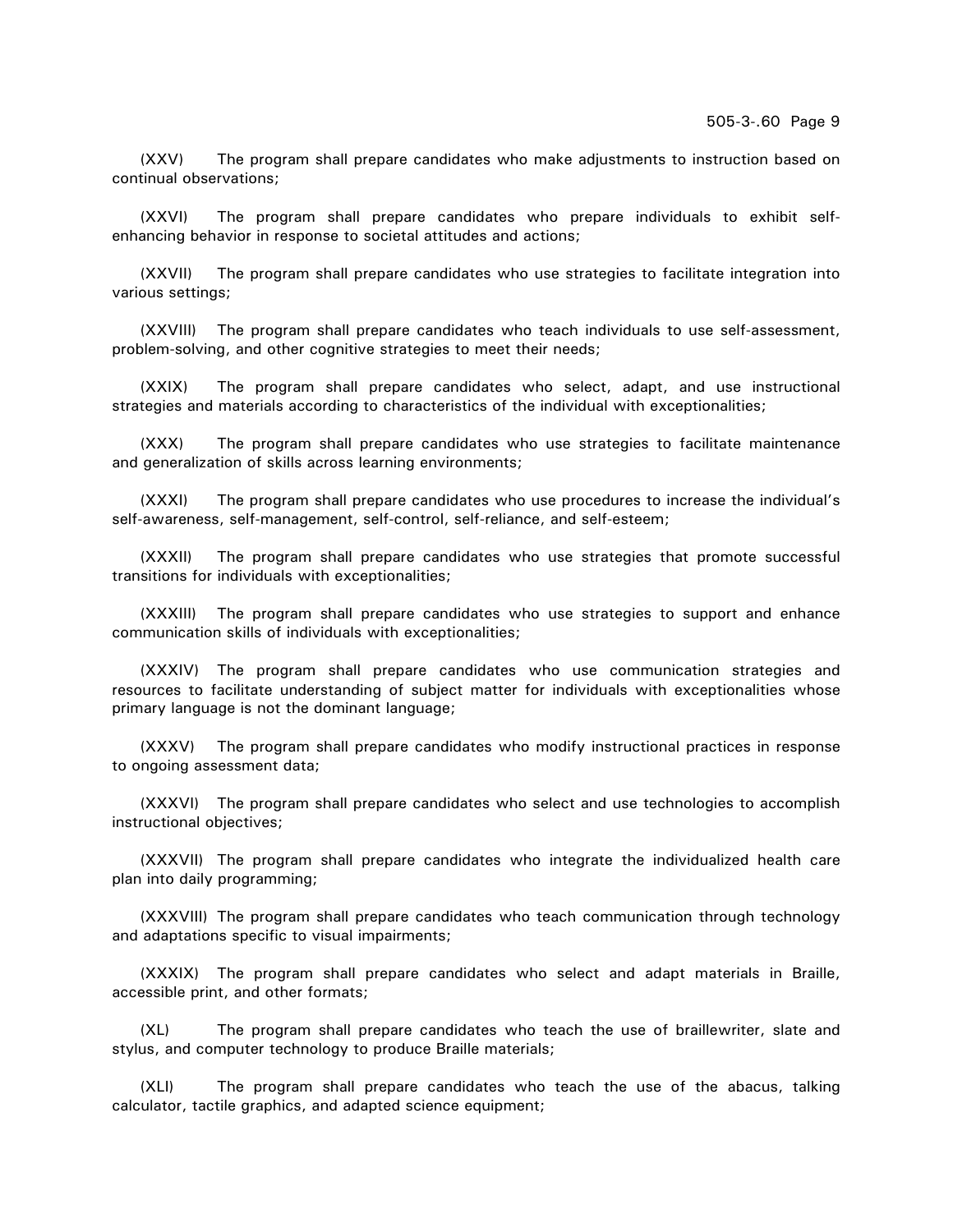(XLII) The program shall prepare candidates who prepare individuals for sighted guide and pre-cane orientation and mobility instruction; and

(XLIII) The program shall prepare candidates who teach literacy skills to individuals who have vision loss as well as other disabilities.

### (vi) Professional Learning and Ethical Practice

Beginning special education professionals use foundational knowledge of the field and their professional Ethical Principles and Practice Standards to inform special education practice, to engage in lifelong learning and to advance the profession. They use Ethical Principles and Professional Practice Standards to guide their practice and understand how foundational knowledge and current issues influence professional practice. They understand that diversity is a part of families, cultures, and schools, and that complex human issues can interact with the delivery of special education services. Beginning special education professionals understand the significance of lifelong learning and participate in professional activities and learning communities. They advance the profession by engaging in activities such as advocacy and mentoring and provide guidance and direction to Para-educators, tutors, and volunteers. The standard and elements will be indicated by the following:

(I) The program shall prepare candidates who understand models, theories, philosophies, and research methods that form the basis for special education practice;

(II) The program shall prepare candidates who understand laws, policies and ethical principles regarding behavior management, planning and implementation;

(III) The program shall prepare candidates who understand the relationship of special education to the organization and function of educational agencies;

(IV) The program shall prepare candidates who understand the rights and responsibilities of individuals with exceptionalities, parents, teachers, and other professionals, and schools related to exceptionalities;

(V) The program shall prepare candidates who understand issues in definition and identification of individuals with exceptionalities, including those from culturally and linguistically diverse backgrounds;

(VI) The program shall prepare candidates who understand issues, assurances and due process rights related to assessment, eligibility, and placement within a continuum of services;

(VII) The program shall prepare candidates who understand family systems and the role of families in the educational process;

(VIII) The program shall prepare candidates who understand historical points of view and contributions of culturally diverse groups;

(IX) The program shall prepare candidates who understand the impact of the dominant culture on shaping schools and the individuals who study and work in them;

(X) The program shall prepare candidates who understand the potential impact of differences in values, languages, and customs that can exist between the home and school;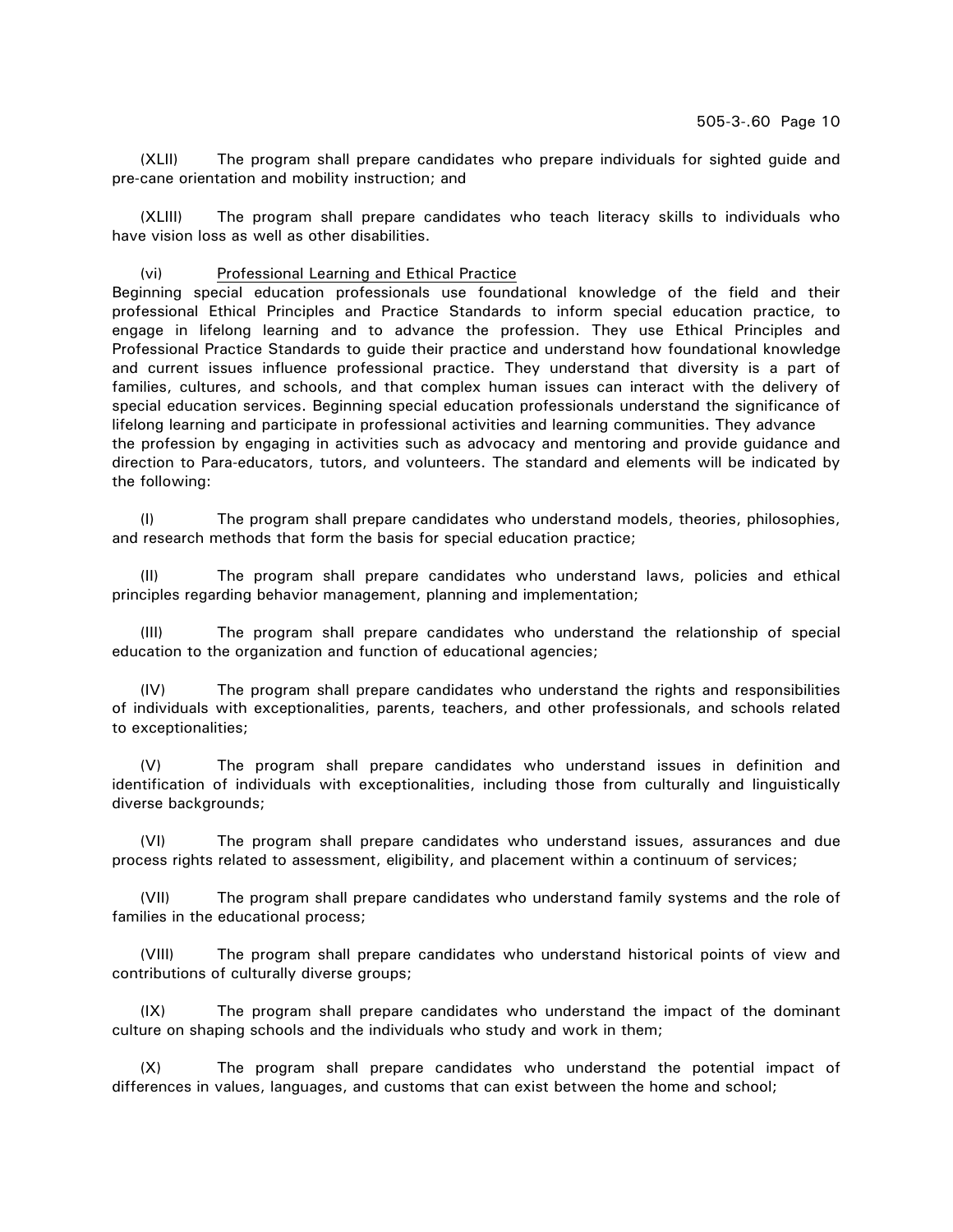(XI) The program shall prepare candidates who understand personal cultural biases and differences that affect one's teaching;

(XII) The program shall prepare candidates who understand the importance of the teacher serving as a model for individuals with exceptionalities;

(XIII) The program shall prepare candidates who understand the continuum of lifelong professional development;

(XIV) The program shall prepare candidates who understand methods to remain current regarding research-validated practice;

(XV) The program shall prepare candidates who access rights to specialized equipment and materials for individuals with visual impairments;

(XVI) The program shall prepare candidates who understand the historical foundations of education of individuals with visual impairments as related to traditional roles of specialized and public schools around the world;

(XVII) The program shall prepare candidates who understand the incidence and prevalence for individuals with visual impairments;

(XVIII) The program shall prepare candidates who know the basic terminology related to the function of the human visual system;

(XIX) The program shall prepare candidates who practice within the CEC Code of Ethics and other standards of the profession;

(XX) The program shall prepare candidates who uphold high standards of competence and integrity and exercise sound judgment in the practice of the profession;

(XXI) The program shall prepare candidates who act ethically in advocating for appropriate services;

(XXII) The program shall conduct professional activities in compliance with applicable laws and policies;

(XXIII) The program shall prepare candidates who demonstrate commitment to developing the highest education and quality-of-life potential of individuals with exceptional learning needs;

(XXIII) The program shall prepare candidates who demonstrate sensitivity for the culture, language, religion, gender, disability, socio-economic status, and sexual orientation of individuals;

(XXIV) The program shall prepare candidates who practice within their skill limit and obtain assistance as needed;

(XXVI) The program shall prepare candidates who use verbal, nonverbal, and written language effectively;

(XXVII) The program shall prepare candidates who conduct self-evaluation of instruction;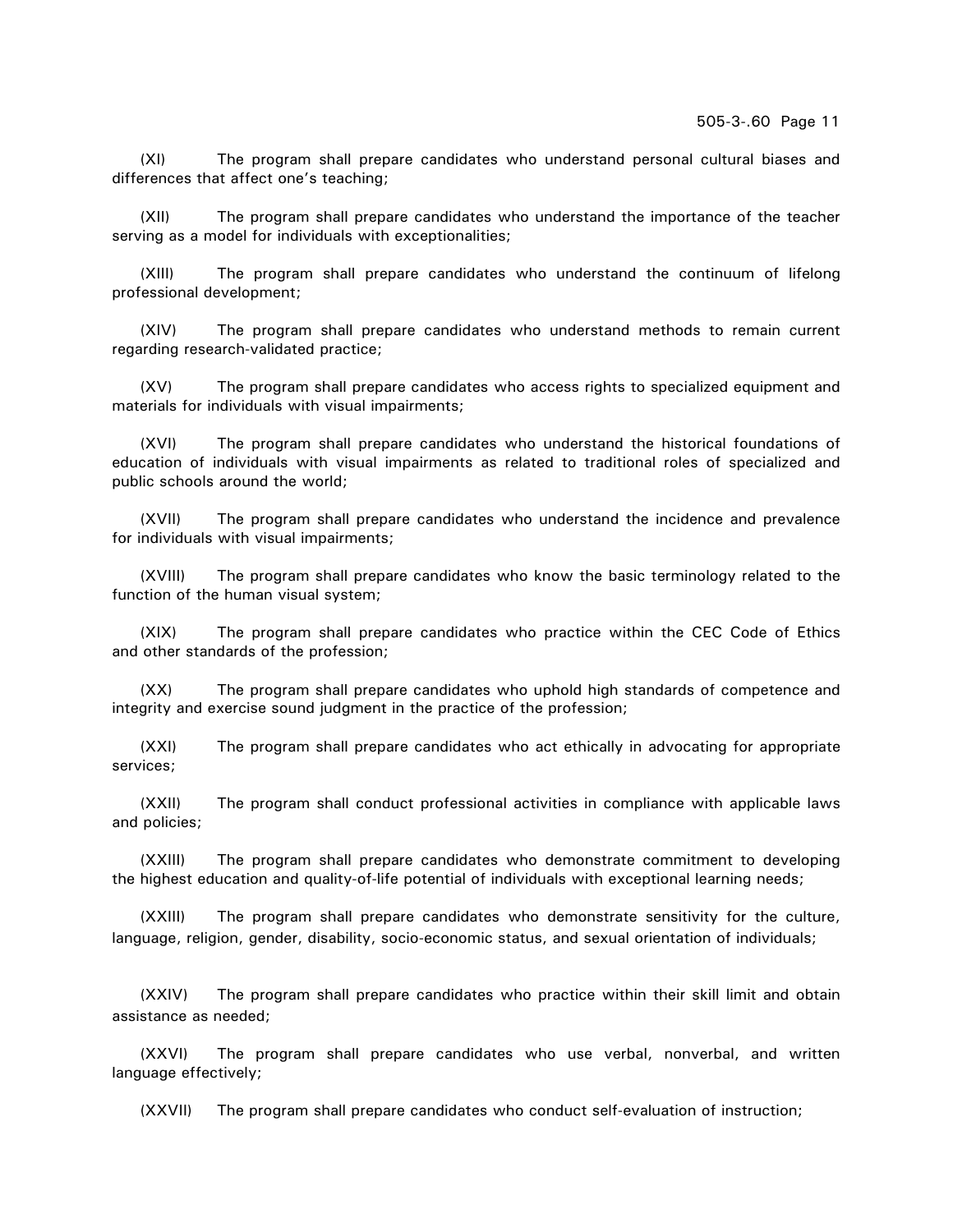(XXVIII) The program shall prepare candidates who access information on exceptionalities;

(XXIX) The program shall prepare candidates who reflect on one's practice to improve instruction and guide professional growth;

(XXX) The program shall prepare candidates who engage in professional activities that benefit individuals with exceptionalities, their families, and one's colleagues;

(XXXI) The program shall prepare candidates who demonstrate commitment to engage in evidence-based practices;

(XXXII) The program shall prepare candidates who articulate personal philosophies of special education;

(XXXIII) The program shall prepare candidates who use strategies to address the effects of visual impairment on the family and the reciprocal impact on the individuals' self-esteem;

(XXXIV) The program shall prepare candidates who select, adapt and use instructional strategies to address the impact of additional exceptionalities;

(XXXV) The program shall prepare candidates who articulate an instructional philosophy that responds to the specific implications of visual impairment within the general curriculum;

(XXXVI) The program shall prepare candidates who articulate a professional philosophy that draws on specialized knowledge of visual impairment within the continuum of instructional options;

(XXXVII) The program shall prepare candidates who participate in the activities of professional organizations in the field of visual impairment; and

(XXXVIII) The program shall prepare candidates who advocate for educational policy related to visual impairment.

(vii) Collaboration

Beginning special education professionals collaborate with families, other educators, related service providers, individuals with exceptionalities, and personnel from community agencies in culturally responsive ways to address the needs of individuals with exceptionalities across a range of learning experiences. They use the theory and elements of effective collaboration, serve as a collaborative resource to colleagues and use collaboration to promote the well-being of individuals with exceptionalities across a wide range of settings and collaborators. The standard and elements will be indicated by the following:

(I) The program shall prepare candidates who know models and strategies of consultation and collaboration;

(II) The program shall prepare candidates who know the roles of individuals with exceptional learning needs, families, and school and community personnel in the planning of an individualized program;

(III) The program shall prepare candidates who understand the concerns of families of individuals with exceptional learning needs and strategies to help address these concerns;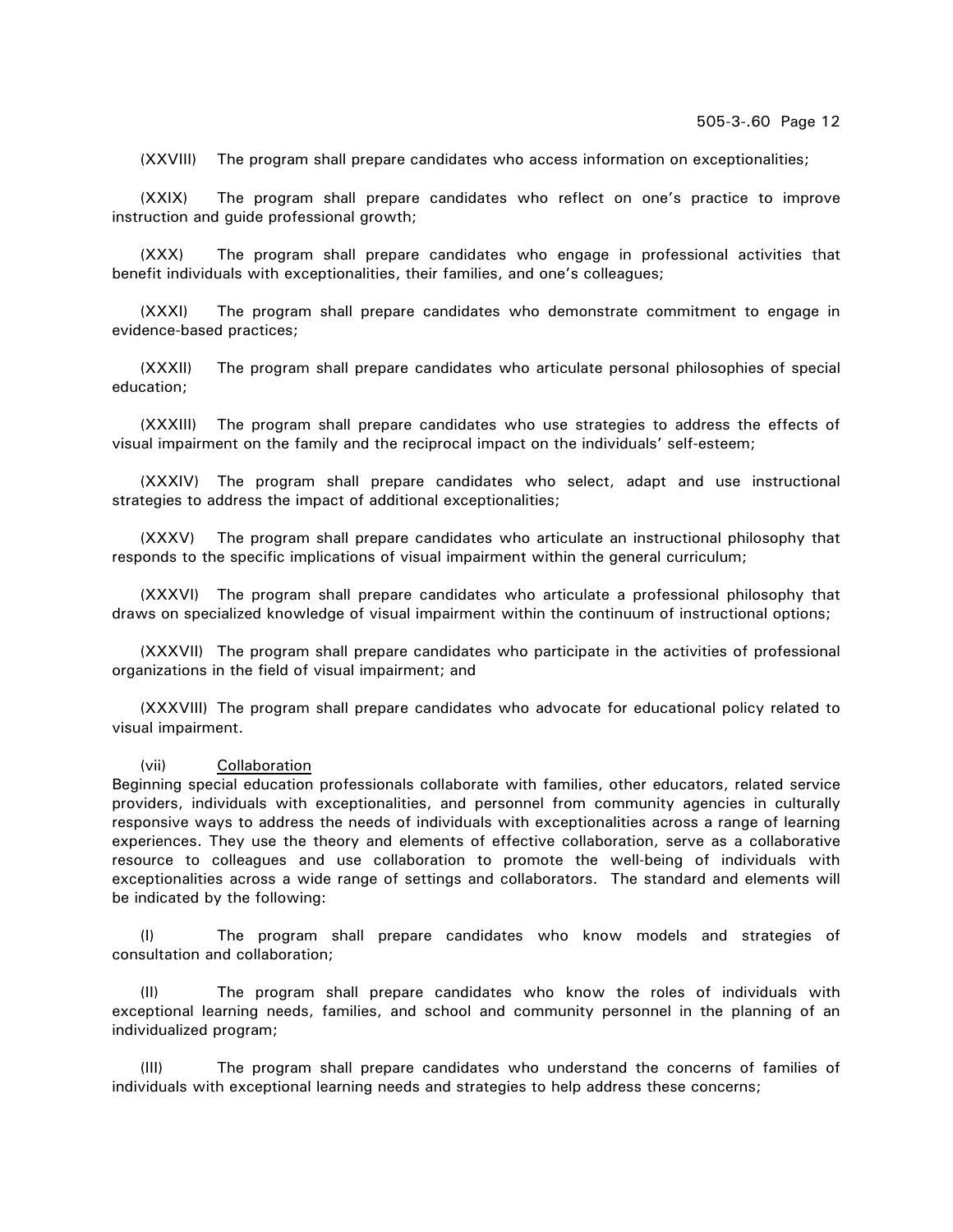(IV) The program shall prepare candidates who know culturally responsive factors that promote effective communication and collaboration with individuals with exceptional learning needs, families, school personnel, and community members;

(V) The program shall prepare candidates who demonstrate strategies for assisting families and other team members in transition planning;

(VI) The program shall prepare candidates who understand the services, networks, publications for and organizations of individuals with visual impairments;

(VII) The program shall prepare candidates who maintain confidential communication about individuals with exceptional learning needs;

(VIII) The program shall prepare candidates who collaborate with families and others in the assessment of individuals with exceptional learning needs;

(IX) The program shall prepare candidates who foster respectful and beneficial relationships between families and professionals;

(X) The program shall prepare candidates who assist individuals with exceptionalities and their families in becoming active participants in the educational team;

(XI) The program shall prepare candidates who plan and conduct collaborative conferences with individuals with exceptionalities and their families;

(XII) The program shall prepare candidates who collaborate with school personnel and community members in integrating individuals with exceptional learning needs into various settings;

(XIII) The program shall prepare candidates who use group problem solving skills to develop, implement and evaluate collaborative activities;

(XIV) The program shall prepare candidates who model techniques and coach others in the use of instructional methods and accommodations;

(XV) The program shall prepare candidates who communicate with school personnel about the characteristics and needs of individuals with exceptional learning needs;

(XVI) The program shall prepare candidates who communicate effectively with families of individuals with exceptional learning needs from diverse backgrounds.

(XVII) The program shall prepare candidates who observe, evaluate and provide feedback to Para-educators;

(XVIII) The program shall prepare candidates who structure and supervise the activities of Para-educators and others who work with individuals with visual impairments; and

(XIX) The program shall prepare candidates who plan and implement literacy and communication, and provide consultative support within the general curriculum and the expanded core curriculum.